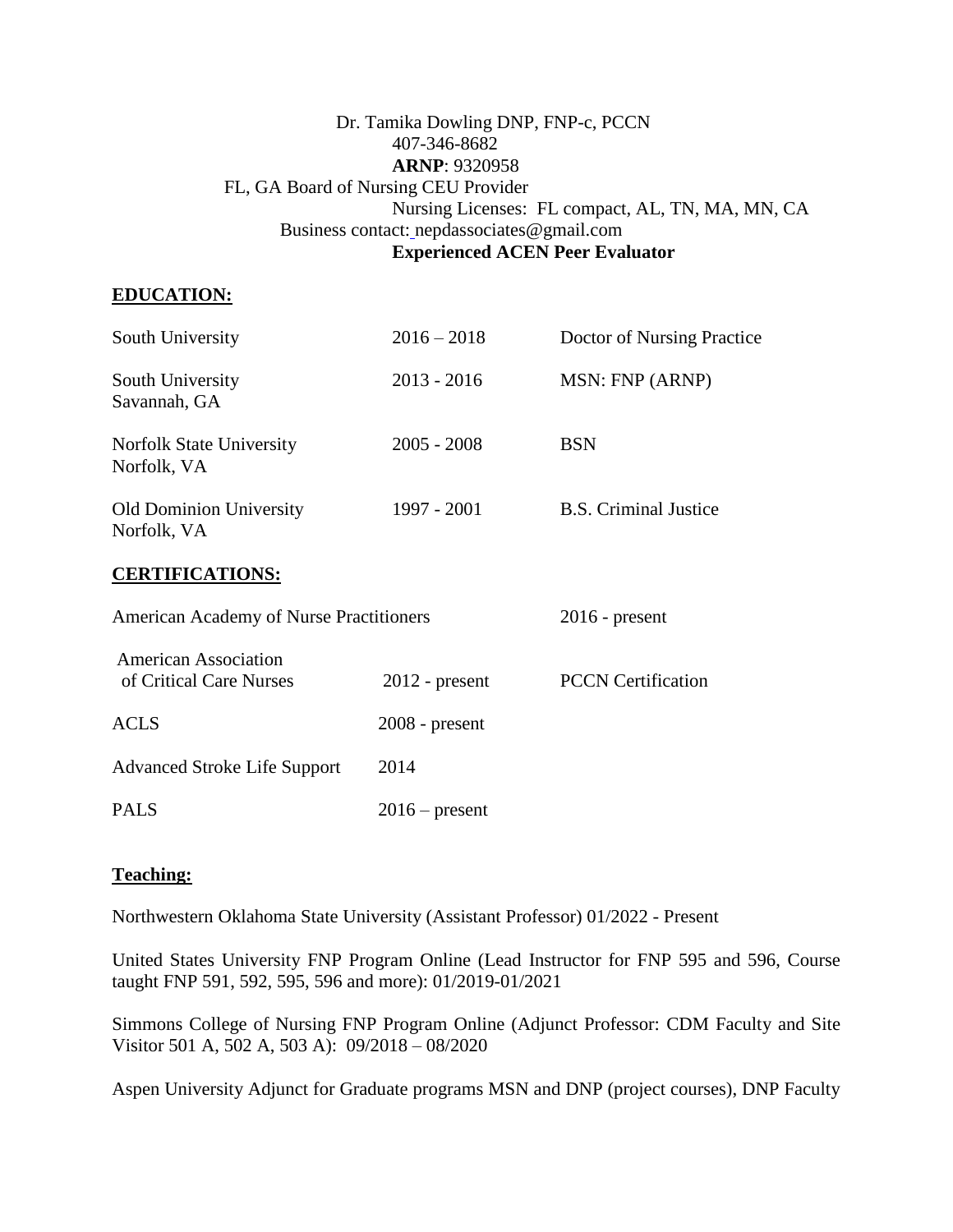Mentor/Chair: 1/2017- Present

Instructional Connections Academic Coach: University of Arlington Texas FNP program (Advanced Pharmacology, Advanced Pathophysiology, Advanced Health Assessment, Research, Theory, Multiculturalism, Policy) 09/2016- 5/2019 Adjunct Clinical Faculty: Seminole State College (Advanced Med-Surgical Clinical) 01/2015 – Present

Adjunct Clinical/Lab Faculty: City College (Fundamentals, Basic Med-Surgical and Advanced Med-Surgical. 12/2013-05/2015

The Research Master: Item writing for Colbert (License practical nursing textbook) (June, 2015). ATI Project – Item Writing for Cardiac section for RN students (February, 2018).

Graphic World (1/2015- present CONTRACT) Item writing for Elsevier medical surgical nursing textbooks (2015) (Iggy 8th Ed.)

CE Partner: Producing CEU's- 4/2014- 4/2015

Creative Nursing: Peer Reviewer 12/2019 – Present

#### **Clinical Experiences:**

| <b>Advent Health Centra Care</b><br><b>PRN Emergency Nurse Practitioner</b>              | March 2018 – Current            |
|------------------------------------------------------------------------------------------|---------------------------------|
| <b>Lake City Medical Center</b><br><b>Emergency Nurse Practitioner</b>                   | <b>May 2016 - January 2017</b>  |
| <b>Primary Care (ARNP)</b><br><b>Marion County Federal Prison</b><br><b>Primary Care</b> | <b>May 2016 – December 2016</b> |
| Homehealth/<br><b>Humana/Your Home Advantage</b><br><b>Home Health ARRP/Telemedicine</b> | May $2016$ – Present            |
| Florida Hospital<br>PCU/ICU (Registered Nurse)                                           | $09/2011 - 04/2016$             |
| Memorial Hospital Jacksonville<br>Pool                                                   | $04/2011 - 08/2011$             |
| Chesapeake Regional Medical Center<br>RN Neurological Stepdown                           | $09/2009 - 04/2011$             |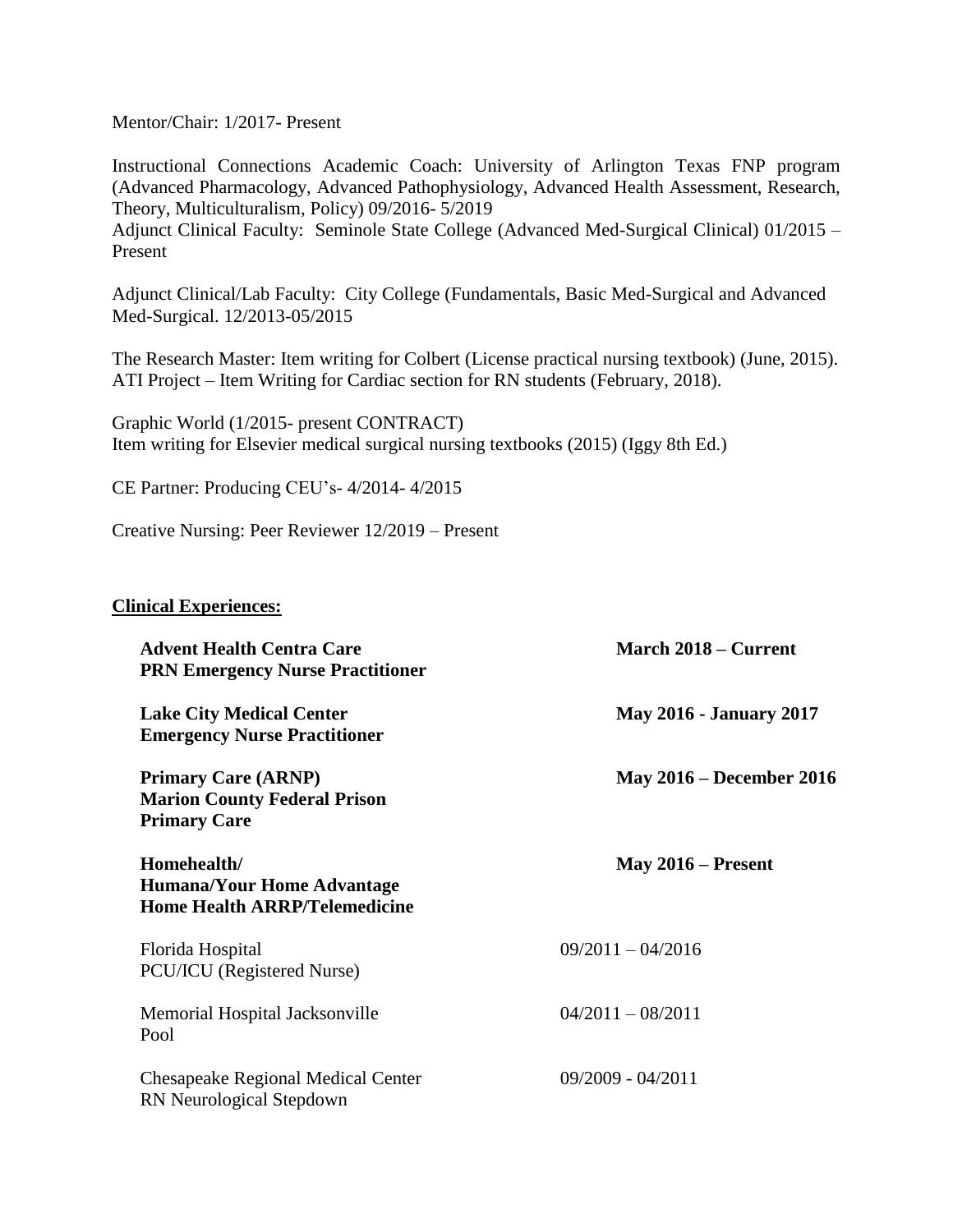Maryview Medical Center Bon Secours 09/2008 – 09/2009 RN in Medical Stepdown

## **PROFESSIONAL SERVICE TEXTBOOK REVIEWS:**

### **Reviewer For Textbook Services with Elsevier**

Richardson/Emergency Nursing: A Comprehensive Curriculum for Advanced Practice, 1<sup>st</sup> ed.

Kendig: Women's Health in Primary Care, 1e! (10/2017)

Dains: Advanced Health Assessment and Clinical Diagnosis in Primary Care, 6<sup>th</sup> ed. (January 2018)

#### **Membership/Offices Professional Organizations:**

National Council of Negro Women 2020- present

NNBA 2013- present

NLN: 2016 to present

AANP: 2016 to present

AACN: 2012 – present

Virginia Student Nurse Association: 2007-2008

#### **CEUS's Created:**

PCCN Course Created Cardiac Rhythm Strips Hypothyroidism Hyperthyroidism Acute Renal Failure **GERD** Asthma Testicular Torsion Liver Cirrhosis Diabetes Insipidus Diabetes Mellitus I Diabetes Mellitus II

#### **Community Presentations:**

HPV Awareness 2021 – Relay for Life Orange Park, FL Trichomonas Vaginalis 2020 – Lake Sumter Women's Shelter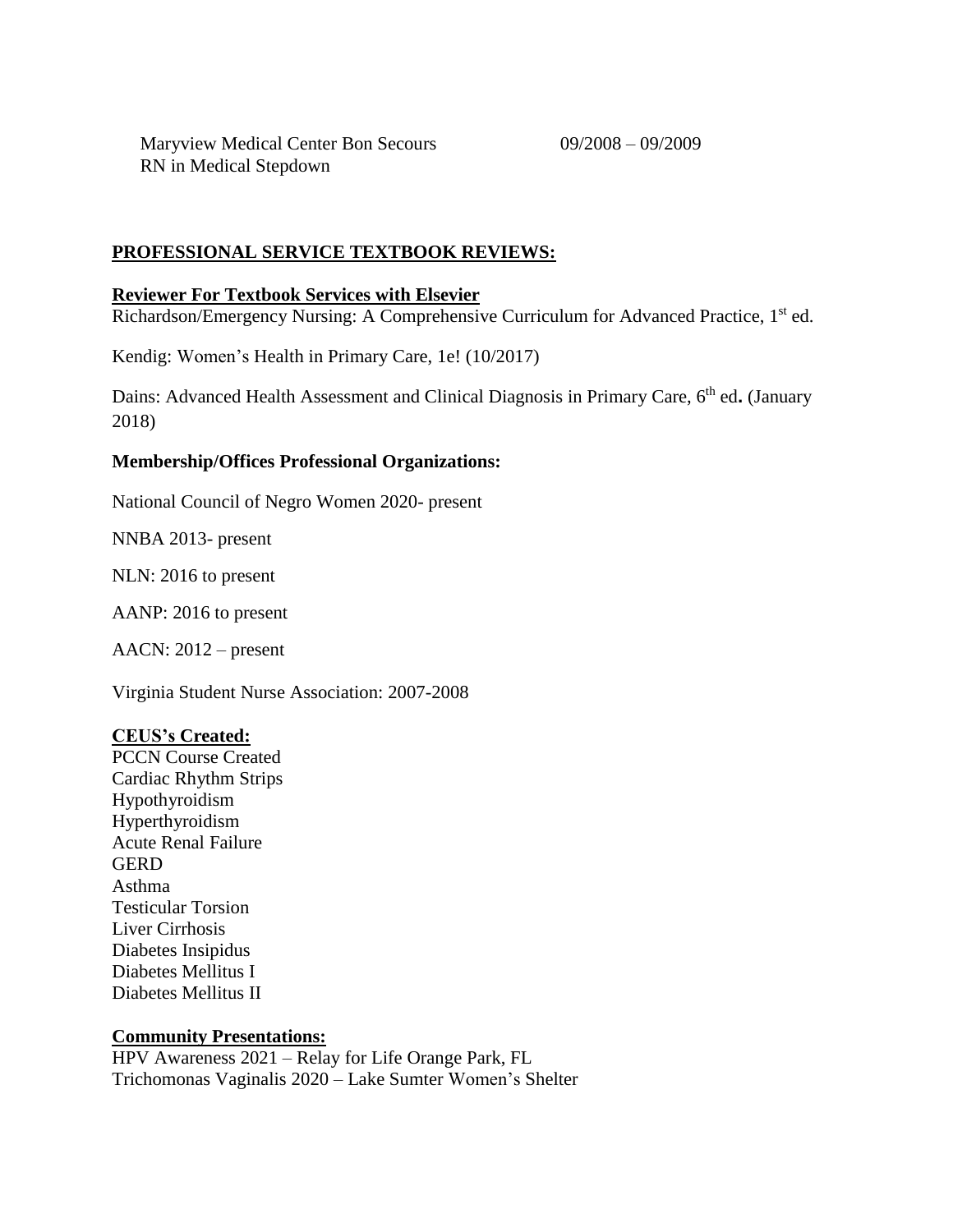### **Preceptor Mentor Experiences:**

Preceptor 2018 – 2020 Centra Care for multiple FNP students

**DNP Chair and committee member Aspen University DNP Chair/Part Time Faculty Multiple students** DNP Project Involvement

# **HONORS AND AWARDS:**

Virginia Nurses Association Excellent student scholarship (2008) Alpha Kappa Mu Honor Society: 2008 NSU alumni scholarship: 2007 Nursing unfunded scholarship: 2007

# **Community Service:**

March 2020 STI Awareness Presentation Haven of Lake Sumter County Women's Shelter May 2020 Created and contributed essentials kits for Haven of Lake Sumter County Women's Shelter

July 2020 NCNW Back to School Supply Backpacks for 2 community children Jacksonville August 2020 Back to School Supplies contributed for 10 children Haven of Lake Sumter County Women's Shelter

August 2020 Christian Service Center Volunteer Prep work for Lunch Daily Bread

# **Faculty Development:**

# **Attendance at Academic and Professional Meetings**

August 2019: Nurse Practitioner Skills Workshop, Practitioner Education Associates, Pittsburgh, PA

# **Other Professional Development**

March 2020: ACEN Peer Evaluator Training Completed March 2020: Webinar F.A. Davis Actionable Tips and Strategies for Distance Learning March 2020: Webinar APEA Virtual Townhall for Nurse Practitioner Faculty August 8, 2020: Sigma Theta Tau Webinar: Building a Culture of Ownership During COVID 19 August 14, 2020: Sigma Theta Tau Webinar: Exploring NCLEX Content with Test Strategies, Embedded Linking, Conceptualization, and Practice Questions

# **Professional Conference/Meeting**

October 2019: American Nurse Credentialing Center National Magnet Conference, ANCC Orlando, FL

# **Service Activities**